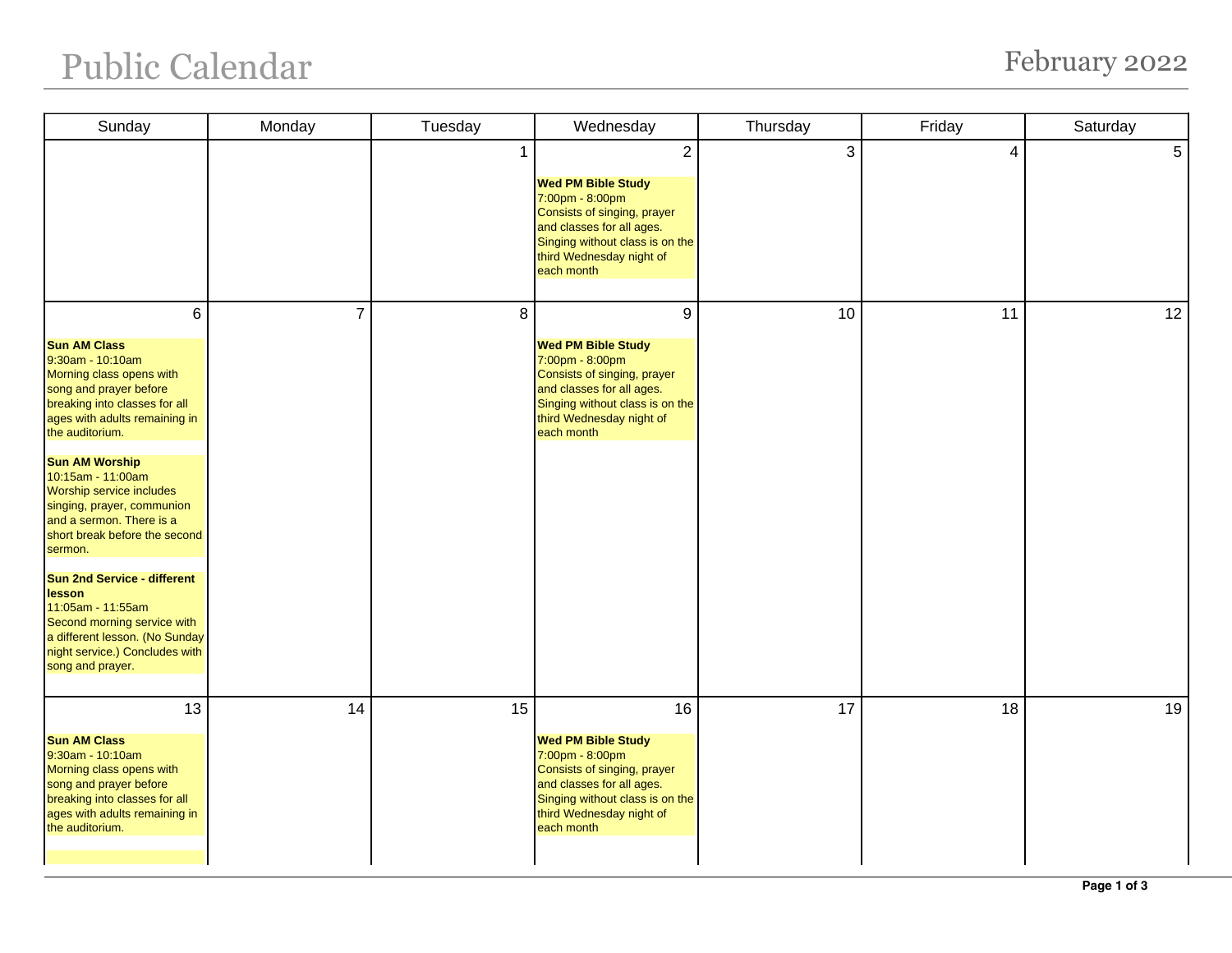| <b>Sun AM Worship</b><br>10:15am - 11:00am<br>Worship service includes<br>singing, prayer, communion<br>and a sermon. There is a<br>short break before the second<br>sermon.<br><b>Sun 2nd Service - different</b><br>lesson<br>11:05am - 11:55am<br>Second morning service with<br>a different lesson. (No Sunday<br>night service.) Concludes with<br>song and prayer.                                                                                                                                                                                                    |    |    |                                                                                                                                                                                             |    |    |    |
|-----------------------------------------------------------------------------------------------------------------------------------------------------------------------------------------------------------------------------------------------------------------------------------------------------------------------------------------------------------------------------------------------------------------------------------------------------------------------------------------------------------------------------------------------------------------------------|----|----|---------------------------------------------------------------------------------------------------------------------------------------------------------------------------------------------|----|----|----|
| 20<br><b>Sun AM Class</b><br>9:30am - 10:10am<br>Morning class opens with<br>song and prayer before<br>breaking into classes for all<br>ages with adults remaining in<br>the auditorium.<br><b>Sun AM Worship</b><br>10:15am - 11:00am<br>Worship service includes<br>singing, prayer, communion<br>and a sermon. There is a<br>short break before the second<br>sermon.<br><b>Sun 2nd Service - different</b><br><b>lesson</b><br>11:05am - 11:55am<br>Second morning service with<br>a different lesson. (No Sunday<br>night service.) Concludes with<br>song and prayer. | 21 | 22 | 23<br><b>Wed PM Bible Study</b><br>7:00pm - 8:00pm<br>Consists of singing, prayer<br>and classes for all ages.<br>Singing without class is on the<br>third Wednesday night of<br>each month | 24 | 25 | 26 |
| 27<br><b>Sun AM Class</b><br>$9:30$ am - 10:10am<br>Morning class opens with<br>song and prayer before<br>breaking into classes for all<br>ages with adults remaining in<br>the auditorium.<br><b>Sun AM Worship</b><br>10:15am - 11:00am                                                                                                                                                                                                                                                                                                                                   | 28 |    |                                                                                                                                                                                             |    |    |    |